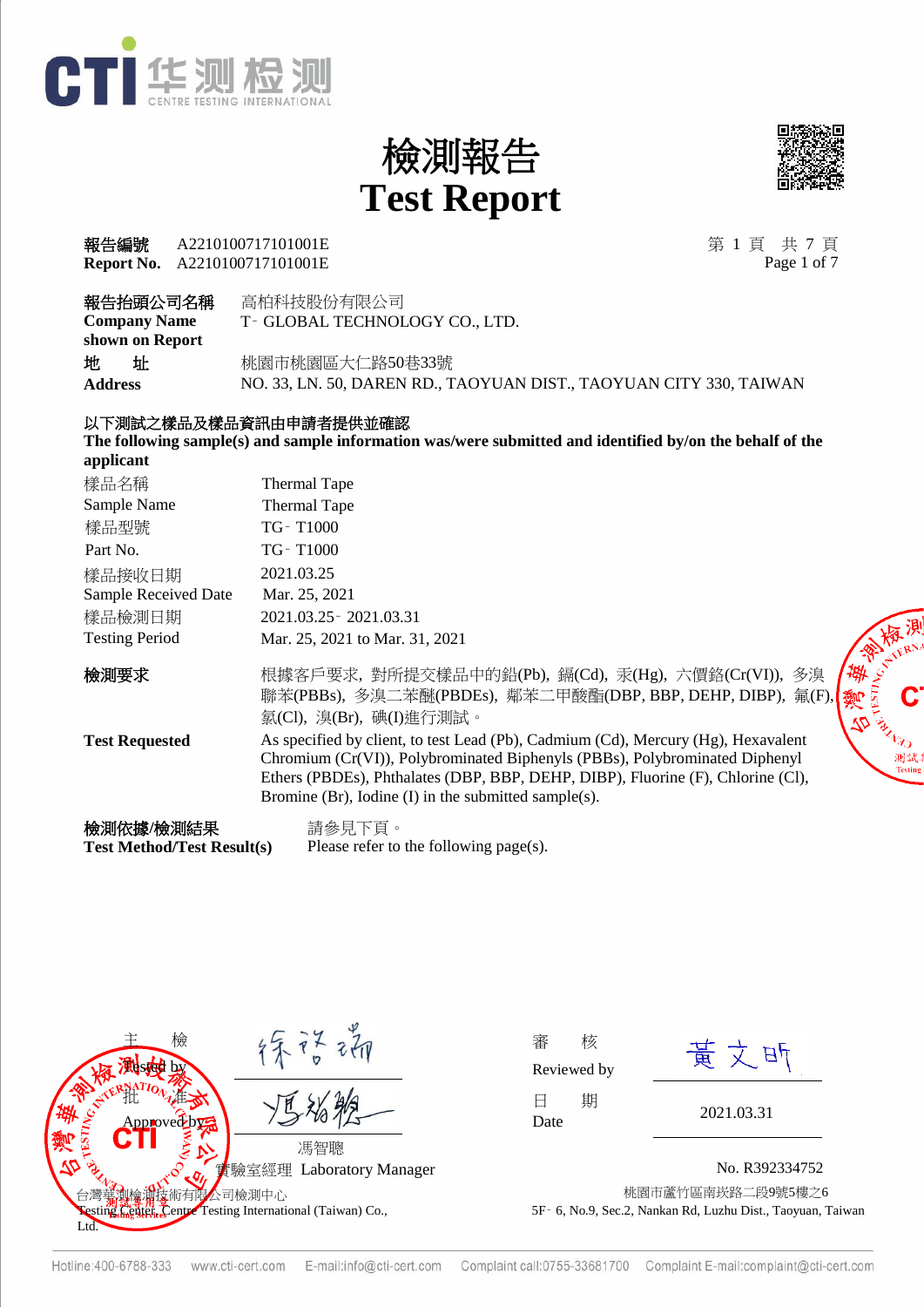

#### **Report No.** A2210100717101001E 報告編號 第 2 頁 共 7 頁 A2210100717101001E

第 2 頁 共 7 頁<br>Page 2 of 7

檢測依據 **Test Method**

| ~~~~                                            |                                           |                                  |
|-------------------------------------------------|-------------------------------------------|----------------------------------|
| 測試項目<br>Test Item $(s)$                         | 測試方法<br><b>Test Method</b>                | 測試儀器<br>Measured<br>Equipment(s) |
| 鉛<br>Lead (Pb)                                  | IEC 62321 - 5:2013                        | ICP-OES                          |
| 鎘<br>Cadmium (Cd)                               | IEC 62321 - 5:2013                        | ICP-OES                          |
| 汞<br>Mercury (Hg)                               | IEC 62321 - 4:2013+AMD1:2017 CSV          | ICP-OES                          |
| 六價鉻<br>Hexavalent Chromium (Cr(VI))             | IEC 62321 - 7 - 2:2017                    | UV-vis                           |
| 多溴聯苯<br>Polybrominated Biphenyls (PBBs)         | IEC 62321 - 6:2015                        | GC-MS                            |
| 多溴二苯醚<br>Polybrominated Diphenyl Ethers (PBDEs) | IEC 62321 - 6:2015                        | GC-MS                            |
| 鄰苯二甲酸酯<br>Phthalates (DBP, BBP, DEHP, DIBP)     | IEC 62321 - 8:2017                        | GC-MS                            |
| 氟<br>Fluorine (F)                               | 參考EN 14582:2016<br>Refer to EN 14582:2016 | IC                               |
| 氯<br>Chlorine (Cl)                              | 參考EN 14582:2016<br>Refer to EN 14582:2016 | IC                               |
| 溴<br>Bromine (Br)                               | 參考EN 14582:2016<br>Refer to EN 14582:2016 | IC                               |
| 碘<br>Iodine (I)                                 | 參考EN 14582:2016<br>Refer to EN 14582:2016 | IC                               |

早月<br>Serv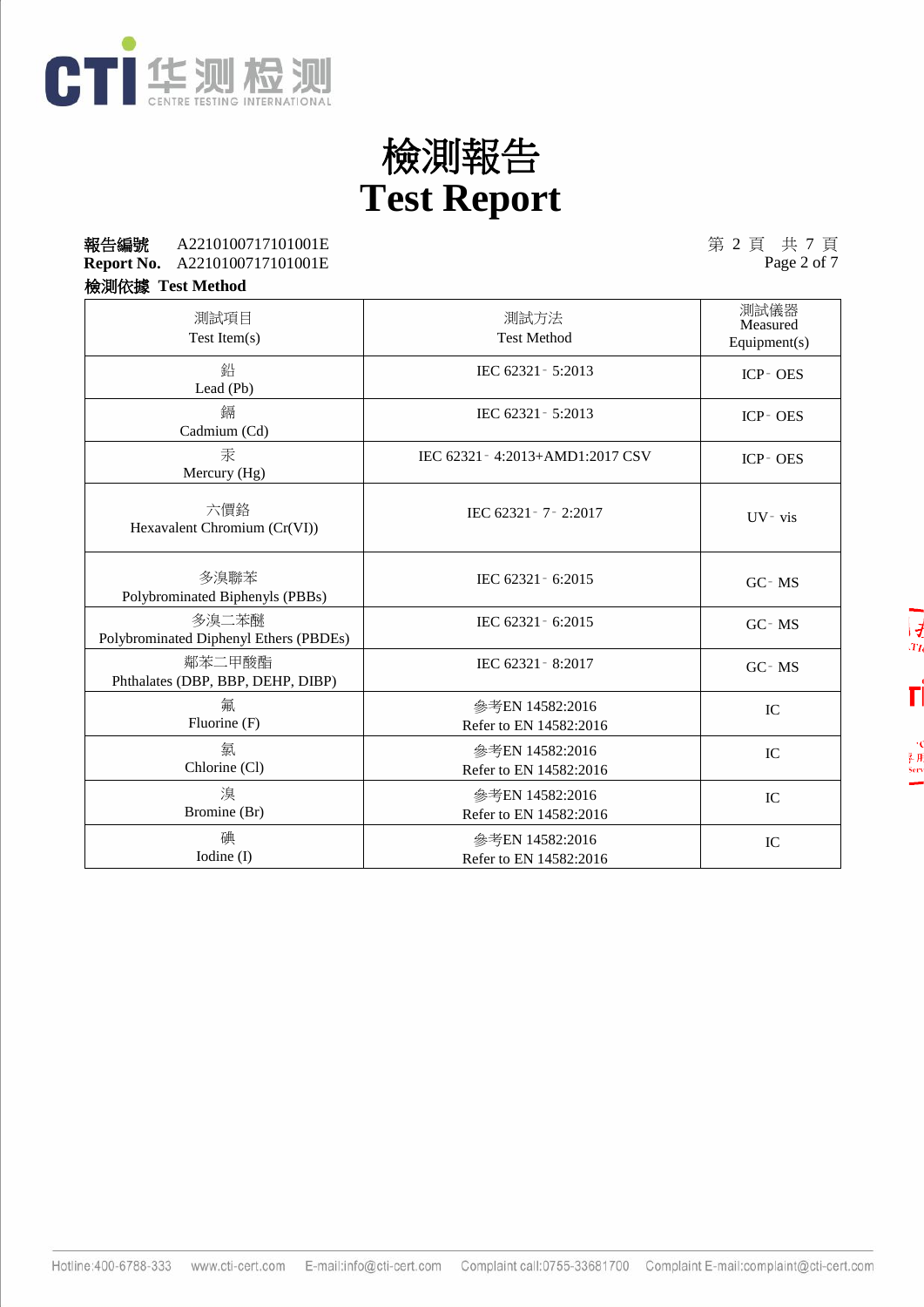

#### **Report No.** A2210100717101001E 報告編號 第 3 頁 共 7 頁 A2210100717101001E

第 3 頁 共 7 頁<br>Page 3 of 7

#### 檢測結果 **Test Result(s)**

| 測試項目 Tested Item(s)                          | 結果 Result | 方法檢出限 MDL                       |  |  |
|----------------------------------------------|-----------|---------------------------------|--|--|
| 鉛 Lead (Pb)                                  | N.D.      | $2 \frac{\text{mg}}{\text{kg}}$ |  |  |
| Cadmium (Cd)<br>鎘                            | N.D.      | $2$ mg/kg                       |  |  |
| 汞 Mercury (Hg)                               | N.D.      | $2 \text{ mg/kg}$               |  |  |
| 六價鉻 Hexavalent Chromium (Cr(VI))             | N.D.      | $8 \text{ mg/kg}$               |  |  |
| 測試項目 Tested Item(s)                          | 結果 Result | 方法檢出限 MDL                       |  |  |
| 多溴聯苯 Polybrominated Biphenyls (PBBs)         |           |                                 |  |  |
| PBBs PBBs (PBBs)                             | N.D.      | $\sqrt{2}$                      |  |  |
| -溴聯苯 Monobromobiphenyl                       | N.D.      | 5 mg/kg                         |  |  |
| 二溴聯苯 Dibromobiphenyl                         | N.D.      | 5 mg/kg                         |  |  |
| 三溴聯苯 Tribromobiphenyl                        | N.D.      | 5 mg/kg                         |  |  |
| 四溴聯苯 Tetrabromobiphenyl                      | N.D.      | 5 mg/kg                         |  |  |
| 五溴聯苯 Pentabromobiphenyl                      | N.D.      | 5 mg/kg                         |  |  |
| 六溴聯苯 Hexabromobiphenyl                       | N.D.      | 5 mg/kg                         |  |  |
| 七溴聯苯 Heptabromobiphenyl                      | N.D.      | 5 mg/kg                         |  |  |
| 八溴聯苯 Octabromobiphenyl                       | N.D.      | 5 mg/kg                         |  |  |
| 九溴聯苯 Nonabromobiphenyl                       | N.D.      | 5 mg/kg                         |  |  |
| 十溴聯苯 Decabromobiphenyl                       | N.D.      | $5 \text{ mg/kg}$               |  |  |
| 測試項目 Tested Item(s)                          | 結果 Result | 方法檢出限 MDL                       |  |  |
| 多溴二苯醚 Polybrominated Diphenyl Ethers (PBDEs) |           |                                 |  |  |
| PBDEs PBDEs (PBDEs)                          | N.D.      | $\sqrt{2}$                      |  |  |
| ·溴二苯醚 Monobromodiphenyl ether                | N.D.      | 5 mg/kg                         |  |  |
| 二溴二苯醚 Dibromodiphenyl ether                  | N.D.      | 5 mg/kg                         |  |  |
| 三溴二苯醚 Tribromodiphenyl ether                 | N.D.      | 5 mg/kg                         |  |  |
| 四溴二苯醚 Tetrabromodiphenyl ether               | N.D.      | 5 mg/kg                         |  |  |
| 五溴二苯醚 Pentabromodiphenyl ether               | N.D.      | 5 mg/kg                         |  |  |
| 六溴二苯醚 Hexabromodiphenyl ether                | N.D.      | $5 \text{ mg/kg}$               |  |  |
| 七溴二苯醚 Heptabromodiphenyl ether               | N.D.      | 5 mg/kg                         |  |  |
| 八溴二苯醚 Octabromodiphenyl ether                | N.D.      | $5 \text{ mg/kg}$               |  |  |
| 九溴二苯醚 Nonabromodiphenyl ether                | N.D.      | $5 \text{ mg/kg}$               |  |  |
| 十溴二苯醚 Decabromodiphenyl ether                | N.D.      | $5 \text{ mg/kg}$               |  |  |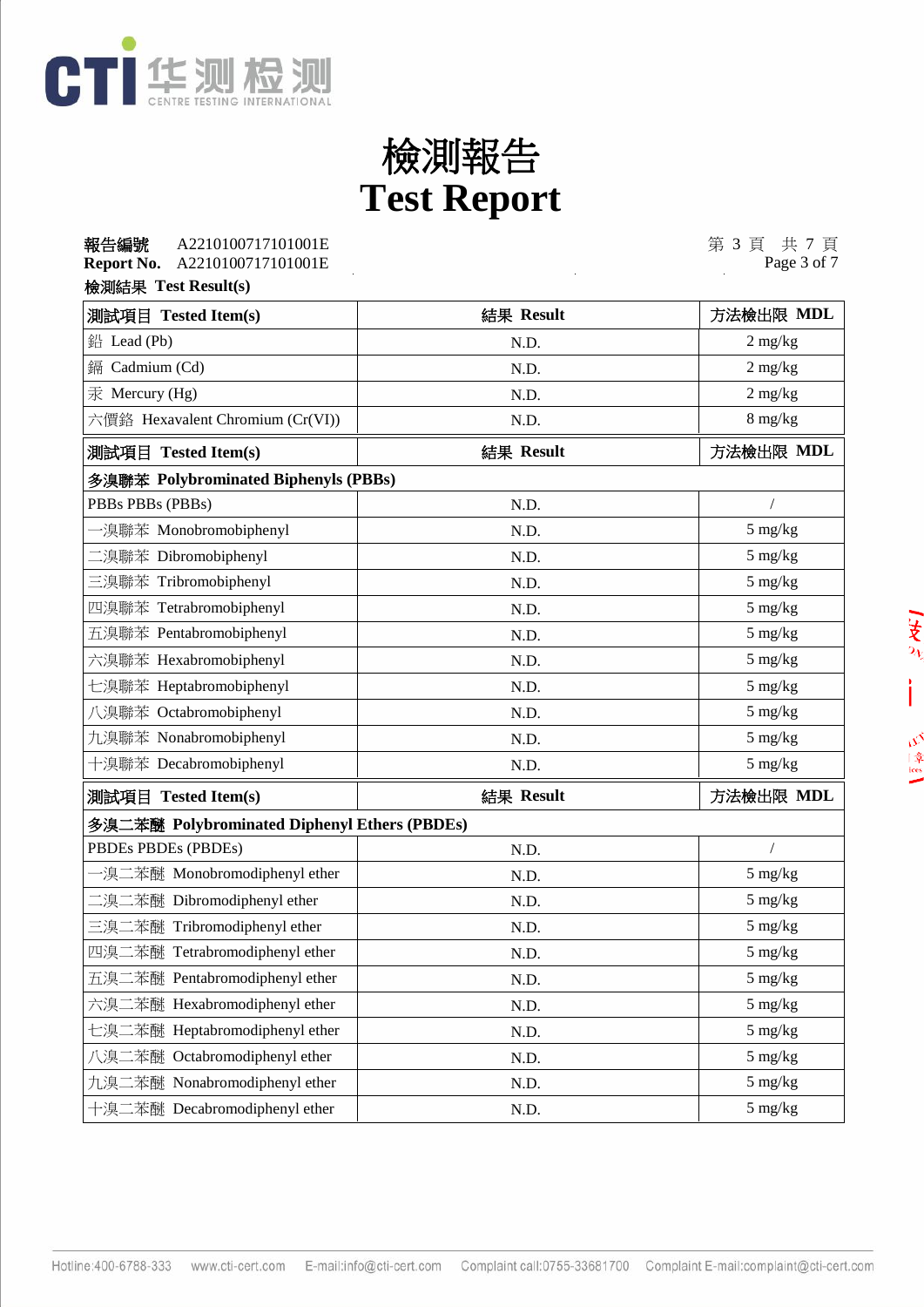

#### **Report No.** A2210100717101001E **報告編號 A2210100717101001E** 2010 2010 2010 2010 2010 2010 2010 第 4 頁 共 7 頁 A2210100717101001E

Page 4 of 7

あとく

檢測結果 **Test Result(s)**

| 測試項目 Tested Item(s)                      | 結果 Result           | 方法檢出限 MDL                        |  |
|------------------------------------------|---------------------|----------------------------------|--|
| 鄰苯二甲酸酯 Phthalates (DBP, BBP, DEHP, DIBP) |                     |                                  |  |
| 鄰苯二甲酸丁基苄基酯 Butyl benzyl                  | N.D.                | $50 \frac{\text{mg}}{\text{kg}}$ |  |
| phthalate (BBP)<br>CAS#:85 - 68 - 7      |                     |                                  |  |
| 鄰苯二甲酸二(2-乙基)己酯                           | N.D.                | $50 \frac{\text{mg}}{\text{kg}}$ |  |
| Di- (2- ethylhexyl) phthalate (DEHP)     |                     |                                  |  |
| $CAS#:117-81-7$                          |                     |                                  |  |
| 鄰苯二甲酸二丁酯 Dibutyl phthalate               | N.D.                | $50 \frac{\text{mg}}{\text{kg}}$ |  |
| (DBP)<br>$CAS#:84 - 74 - 2$              |                     |                                  |  |
| 鄰苯二甲酸二異丁酯 Diisobutyl                     | N.D.                | $50 \frac{\text{mg}}{\text{kg}}$ |  |
| phthalate (DIBP)                         |                     |                                  |  |
| CAS#:84-69-5                             |                     |                                  |  |
| 測試項目 Tested Item(s)                      | 結果 Result           | 方法檢出限 MDL                        |  |
| 氟 Fluorine $(F)$                         | $357 \text{ mg/kg}$ | $50 \frac{\text{mg}}{\text{kg}}$ |  |
| 氯 Chlorine (Cl)                          | N.D.                | $50 \frac{\text{mg}}{\text{kg}}$ |  |
| 溴 Bromine (Br)                           | N.D.                | $50 \frac{\text{mg}}{\text{kg}}$ |  |
| 碘 Iodine (I)                             | N.D.                | $50 \frac{\text{mg}}{\text{kg}}$ |  |

樣品/部位描述 **bubgeed backed backed by control de de filter** (不含離型膜)

**Sample/Part Description** White thin plate with adhesive (excluding the release film)

| 備註: |  | 對於檢測鉛, 鎘, 汞之樣品已完全溶解。 |
|-----|--|----------------------|
|     |  |                      |

‑ N.D. = 未檢出 (小於方法檢出限)

 $-$  mg/kg = ppm = 百萬分之一

**Remark: The sample(s) had been dissolved totally tested for Lead, Cadmium, Mercury.**

- ‑ MDL = Method Detection Limit
- ‑ N.D. = Not Detected (<MDL )
- $-$  mg/kg = ppm = parts per million

注釋**:** 本報告中的資料結果供科研、教學、企業內部品質控制、企業產品研發等目的用。

**The testing data and result(s) in this report is(are) just for scientific research, education, internal quality control and product development etc. Note:**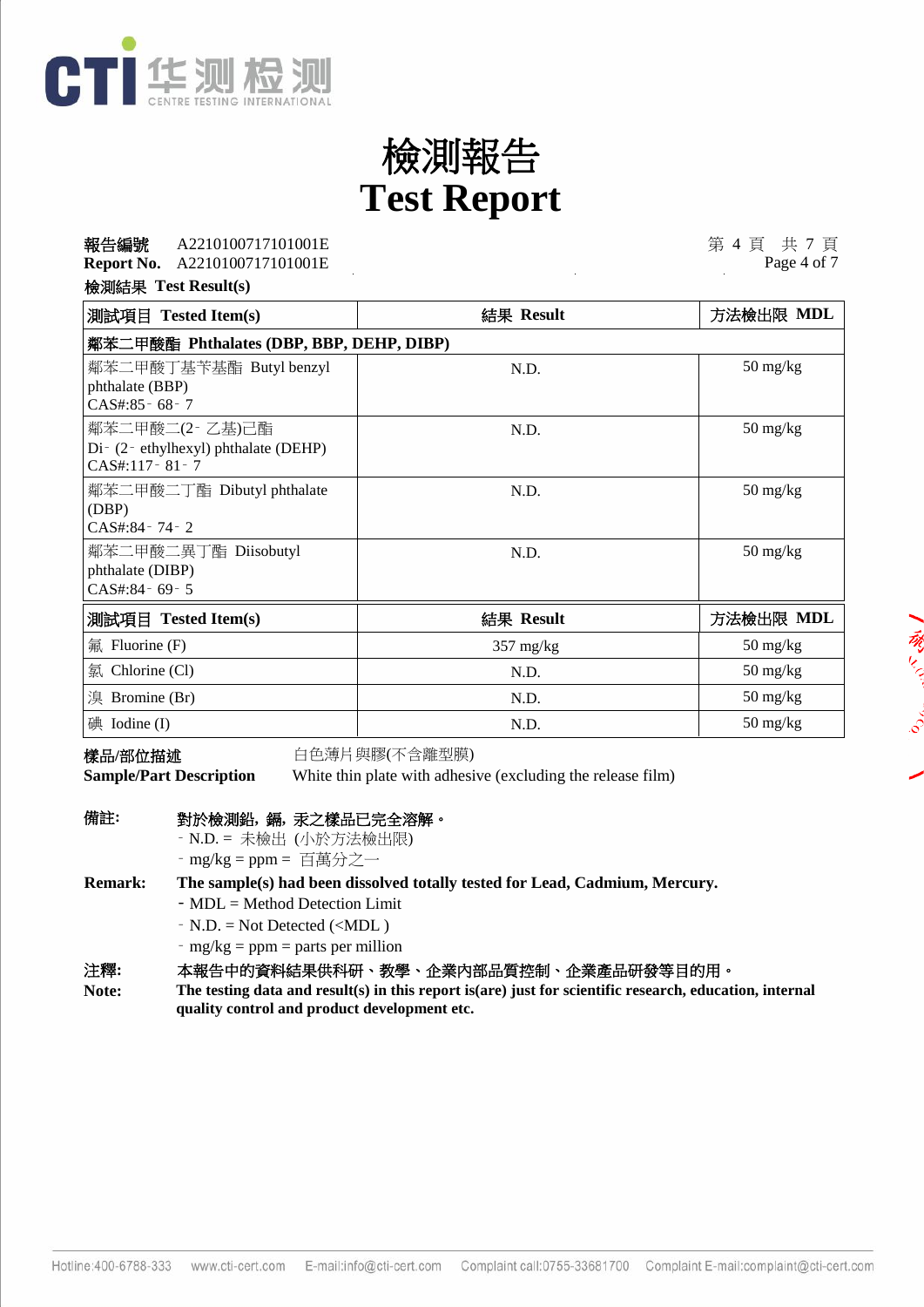



W WALLACT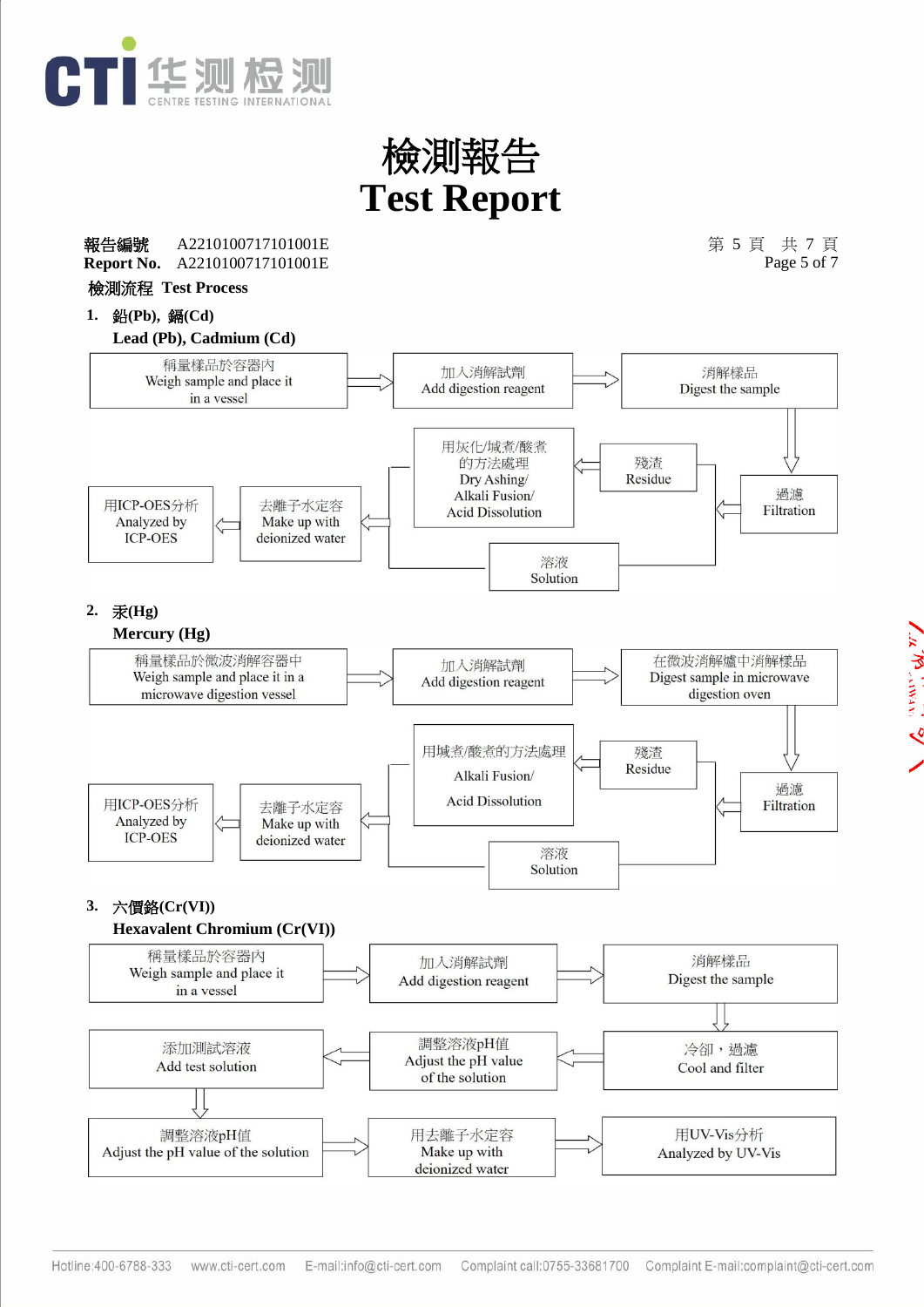

**Report No. 報告編號 A2210100717101001E** 2010 2010 2010 2010 2010 2010 第 6 頁 共 7 頁 A2210100717101001E A2210100717101001E

Page 6 of 7

**4.** 多溴聯苯**(PBBs)**, 多溴二苯醚**(PBDEs)**

**Polybrominated Biphenyls (PBBs), Polybrominated Diphenyl Ethers (PBDEs)**